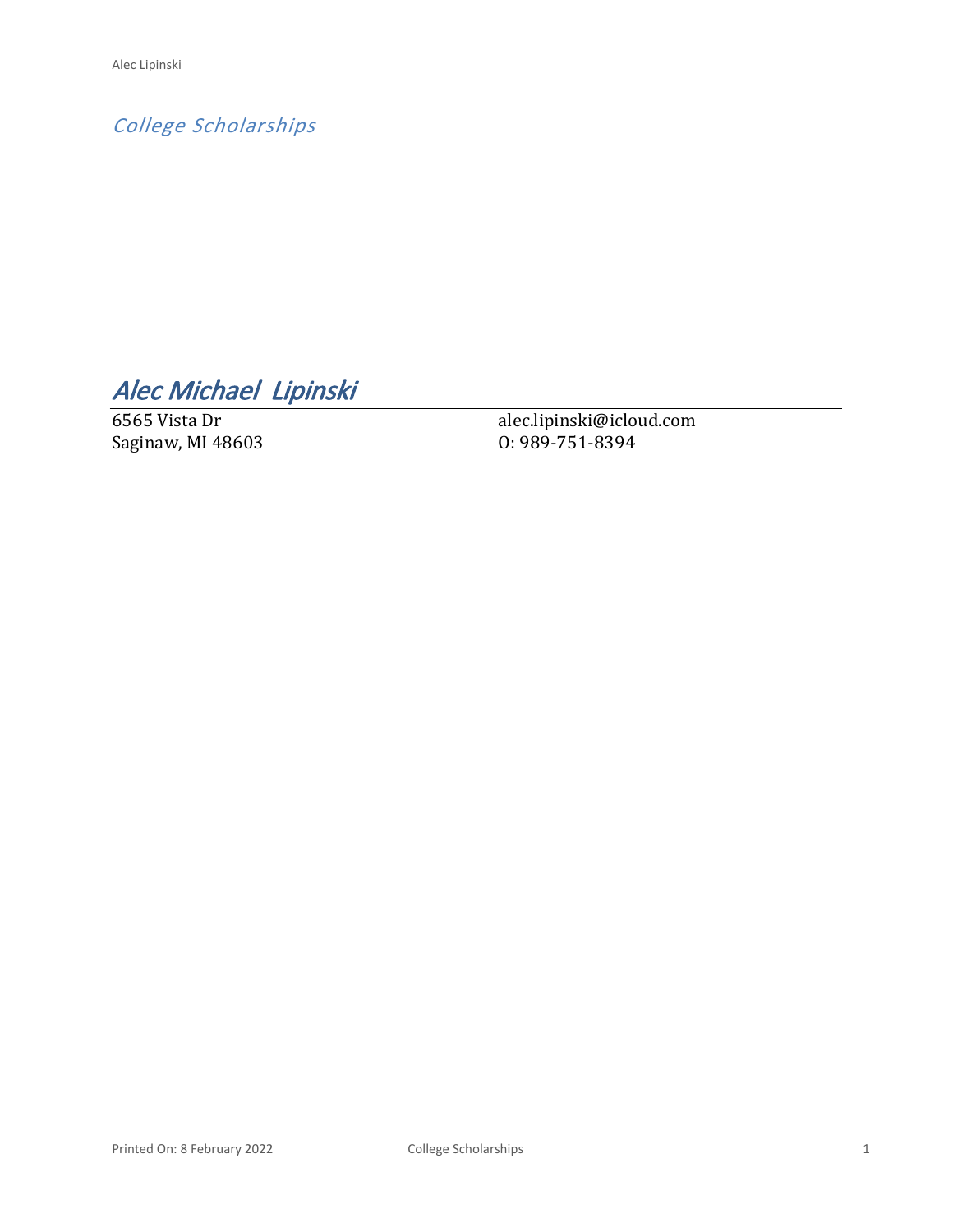# Application Form

## *Student's Information*

#### **Parish\***

St. Thomas Aquinas Parish, Saginaw

#### **Gender\***

Man

#### **Age**

Are you between the ages of 16 and 30? Yes

### **Are you currently a graduating high school senior?\***

Yes

#### **Year of Graduation\***

Please type the full year i.e. 2021. 2022

### **High School Attended\***

Scholarships are awarded to students who attended one of the following high schools. *If you did not attend one of these schools you will not be eligible for a scholarship from the Foundation.*

Nouvel Catholic Central

#### **County\***

Are you a resident of the Saginaw, Bay or Midland Counties?

Yes

#### **GPA\***

Please enter your cumulative GPA as of the last complete semester.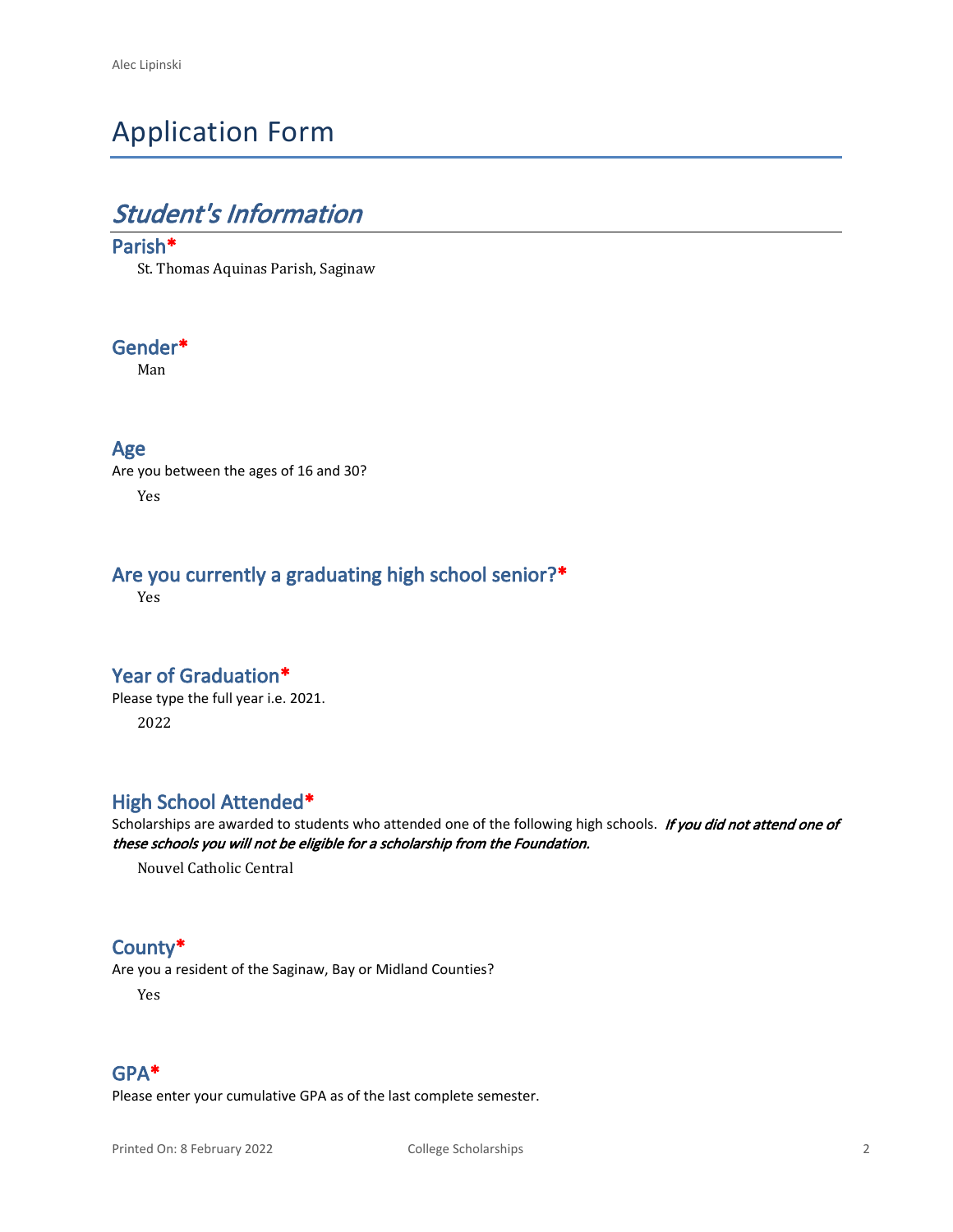4.36

#### **Would you like to be considered for financial need based scholarships?\*** Yes

#### **Unique Requirements\***

I attend a Catholic church weekly

I attended Nouvel Elementary, formerly known as St. Thomas Aquinas Elementary

I participated in music at my parish

## *Nouvel High School*

#### **How many years did you attend Nouvel High School?\*** 4

**Nouvel Graduate**

Are you, or will you be a graduate of Nouvel Catholic Central High School? Yes

## *Catholic High School Information*

**How many years did you attend a Catholic high school?\*** 4

## *3.0 GPA*

**Have you maintained a 3.0 cumulative GPA or greater during all four years of high school?\***

Yes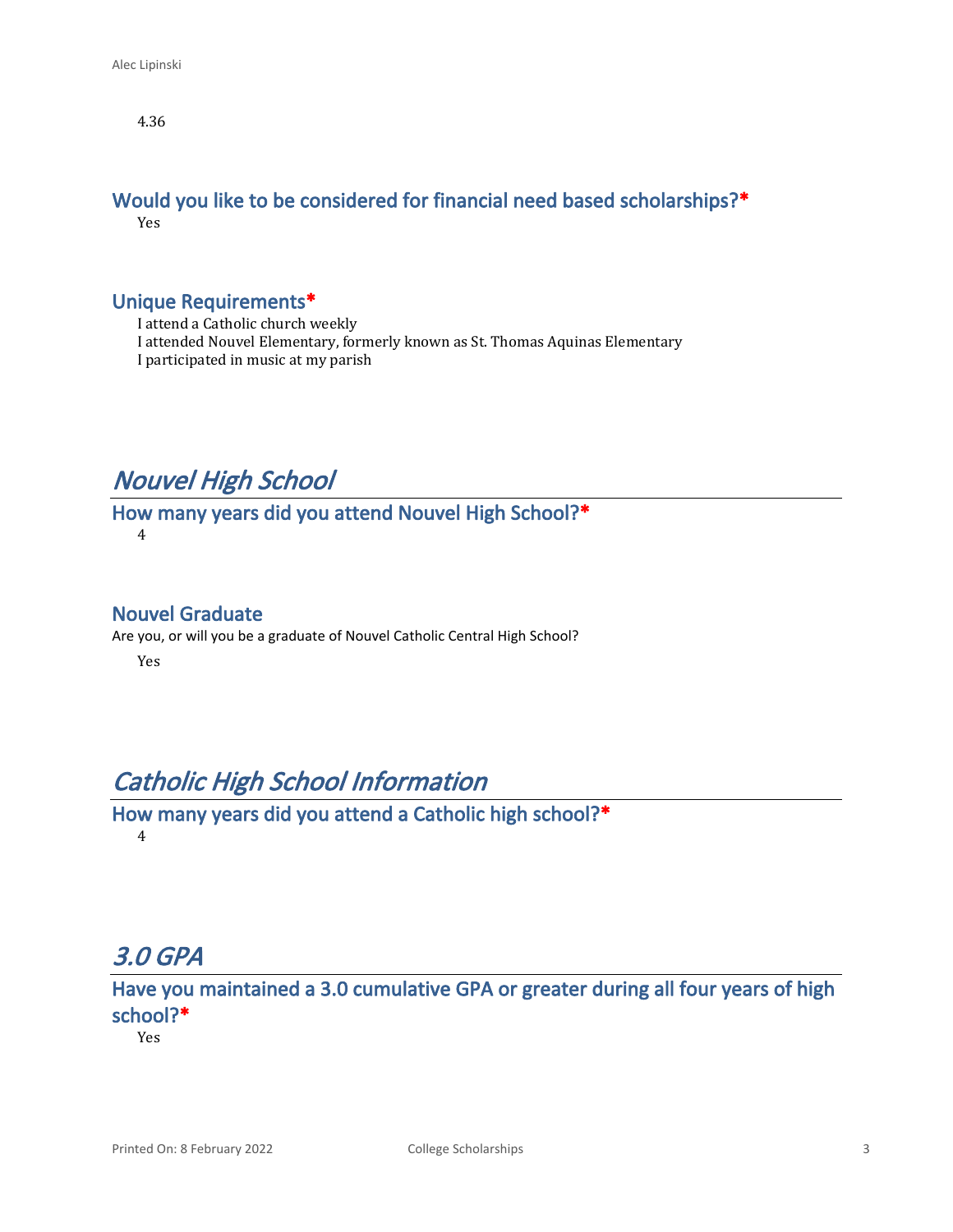## *Financial Need*

#### **Financial Need**

Financial need will be considered when choosing the recipient of the scholarship. You are welcome, but not required to, include any information that you feel would help the committee better understand your financial need.

#### *This could include the portion of your college costs covered by student loans.*

My mother has been unemployed since January 2020 and has not yet found employment. This has reduced our family's total income by \$90,000 per year. My parents are not able to provide financial support for my college expenses due to their current financial and employment status. My father has a genetic medical disorder which requires multiple medications and medical specialists to manage his health. He will also require durable medical equipment that is not covered under our medical benefits. This will be a significant financial impact to our family's current and future living expenses. One device is estimated to cost over \$20,000 alone.

## *Extracurricular Activities*

**Were you involved in any extracurricular activities?\*** Yes



**Extracurricular Activities\***

Please select all that apply

Academic Olympic Team Music Sports Other

*Sports*

**Sports\*** Please select all that apply Football

Track and Field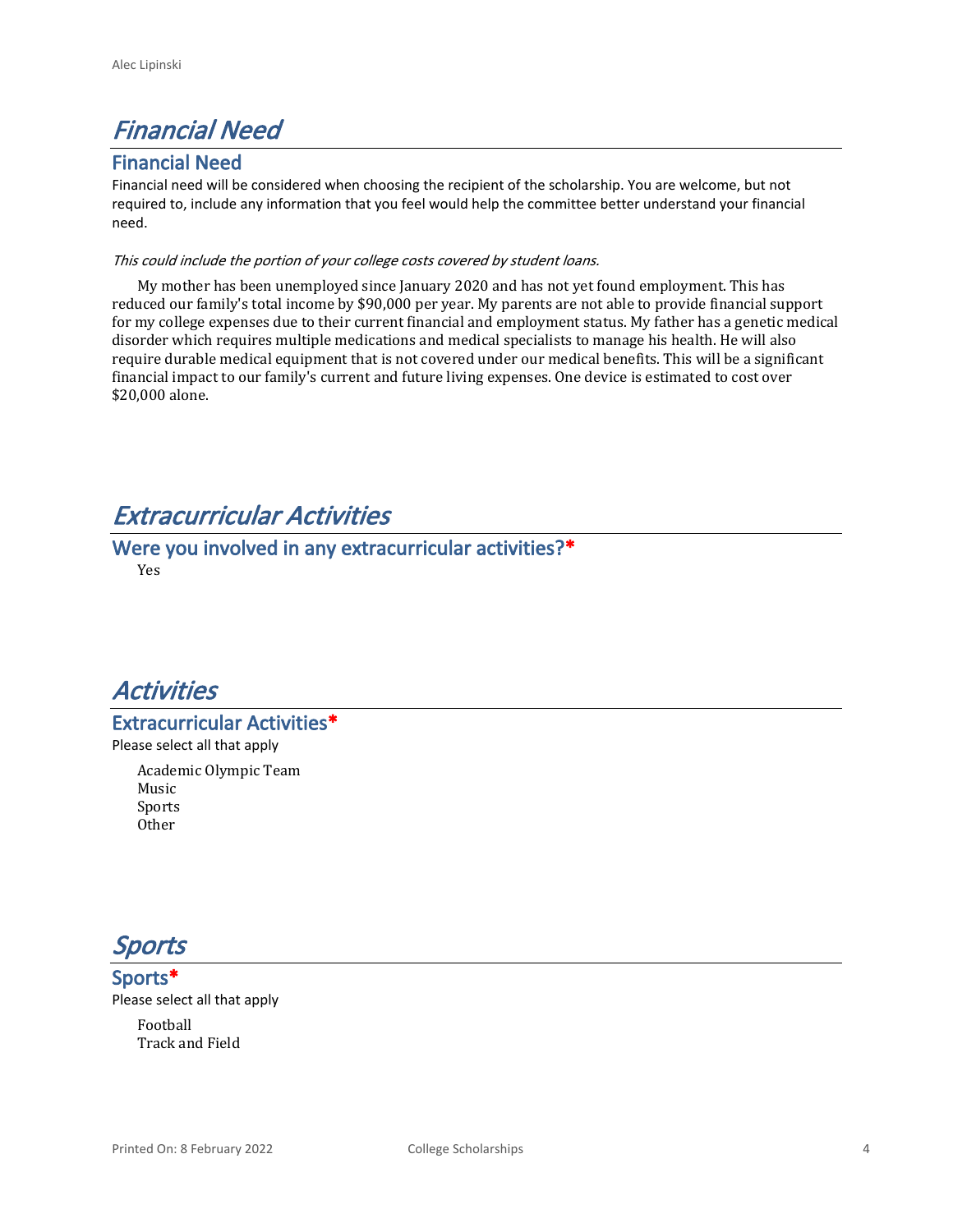## *Football*

**Select the grade levels during which you participated in Nouvel's football** 

**program.\***

7th Grade 8th Grade 9th Grade 10th Grade

## *Music and Performing Arts*

**How many years did you participate in music and/or the performing arts?\*** 9

# *College Plans*

#### **What colleges, universities, or trade schools have you applied to?\***

Please list the applications you have submitted as well as any you still plan to submit. Also, please indicate any school that has already accepted you.

Michigan Technological University - Accepted Lawrence Technological University - Accepted University of Michigan Ann Arbor - Awaiting Admission Decision Purdue University - Awaiting Admission Decision

### **Do you plan on enrolling in a Catholic College or University?\***

If at least one of the schools you are considering is a Catholic College or University, please select Yes.

No

### **Catholic College List\***

If you plan to attend a Catholic College, is it listed on the Cardinal Newman Society recommended colleges? If yes, please select which college(s) you plan to attend.

I do not plan to attend these colleges

### **Intended Major\***

Medicine (e.g. Pre-med, Nursing, Medical Research)

Printed On: 8 February 2022 College Scholarships 5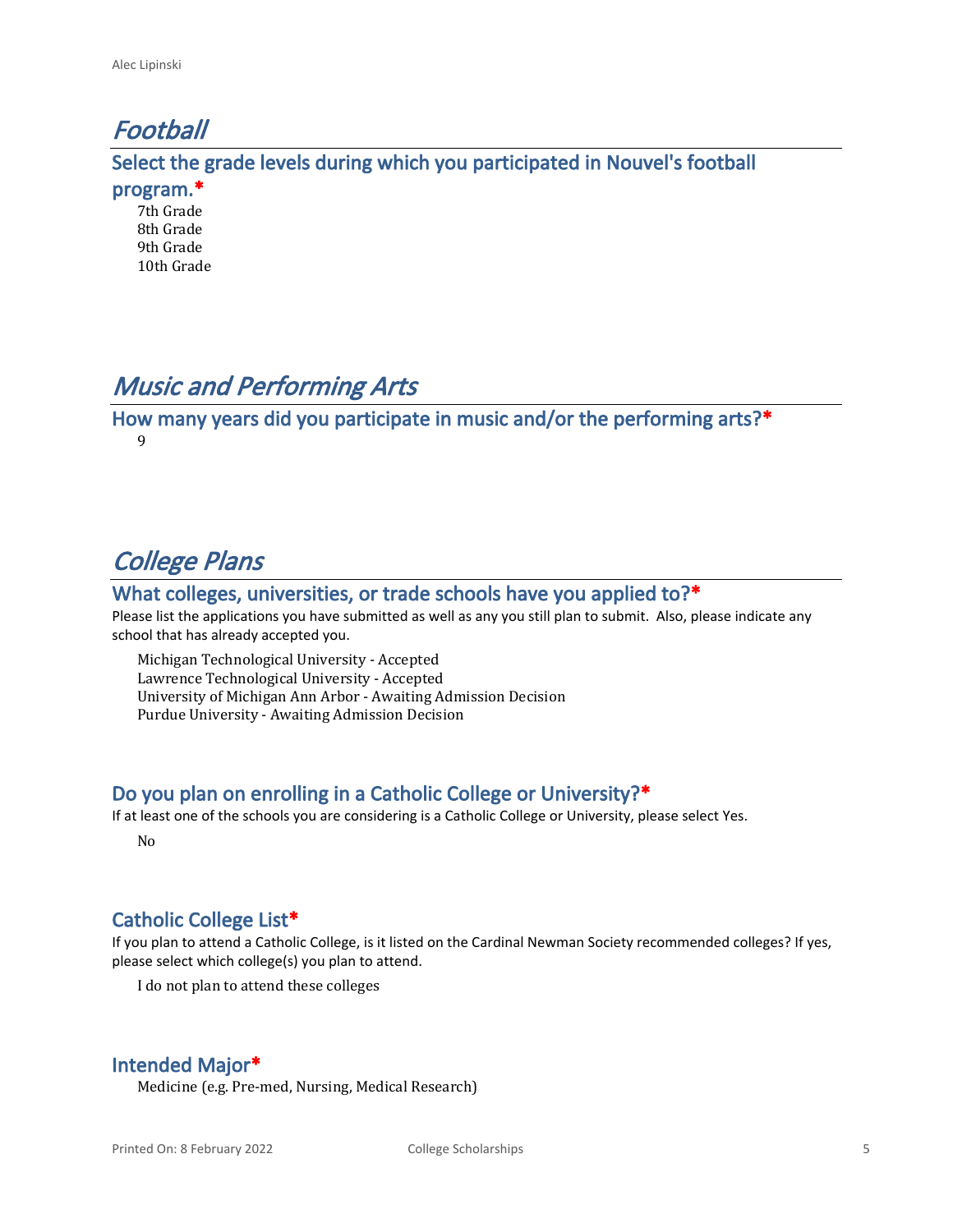#### **Intended Minor\***

Other

#### **Michigan University\***

Do you plan to attend a Michigan University or College? Yes

### **College Specific\***

Do you plan to attend Saginaw Valley State University? No

### **Seminary**

Do you plan to attend a seminarian college?

No

# *Photo - this will be moved. it will be collected after scholarship decisions are made.*

### **Photo\*** Please upload a photo of yourself.

SAJ\_6700.jpg

### **Photo Release\***

If selected as the scholarship recipient, I acknowledge and give permission for the Catholic Community Foundation of Mid-Michigan to use my name and/or image in media announcements related to this award.

I ackowledge this.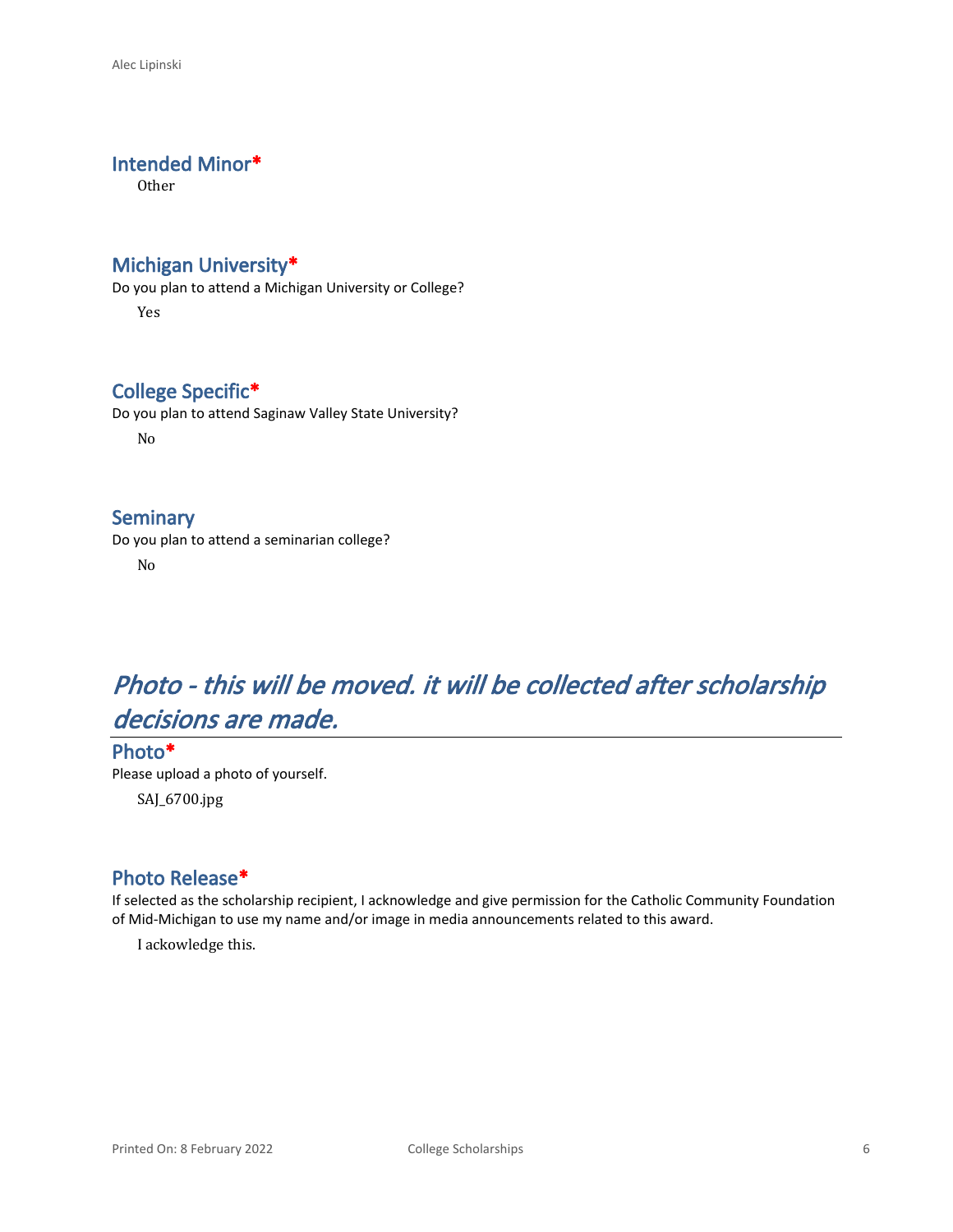## *Acknowledgements*

#### **Access to Relevant Records\***

I acknowledge that by submitting this application, I allow the selection committee to access relevant records retained by any Catholic parish, Catholic school and/or public school in order to determine my eligibility for this scholarship. This may also include contacting appropriate parties to confirm information supplied by the candidate.

I acknowledge this.

## *General Letter of Recommendation*

#### **Email Address of the Person Providing the Recommendation\***

A letter of recommendation from a reference of your choice is required for this application. You will need the email address of each of your references.

\*\*For those who qualified for the Cesario Hernandez Memorial Scholarship, you will need *Two* letters of recommendation. One reference may be from a teacher and one reference must be from a community leader. A supplementary prompt will appear after you qualify.

\*\*For those who qualified for the Regina Graveline Family Advised Scholarship, you will need *Two* letters of recommendation from someone other than a relative who has experienced working with you through an activity, school, work, church or service project. A supplementary prompt will appear after you qualify.

Sample Email Request for Letters of Recommendation. Feel free to copy and paste this email template when requesting your letters of recommendation.

Dear \_\_\_\_\_

I am applying for a scholarship from the Catholic Community Foundation of Mid-Michigan and am required to submit a letter of recommendation. I am writing to ask you to please submit a letter for me.

Please note that my application **will not be** considered for a scholarship without your submission. **The deadline for submitting applications is January 17th at 11:59 p.m.**

I really appreciate your assistance with my scholarship application! If you have any questions, please let me know or you can contact the Foundation's Communications Coordinator, Connor Rabine, at connor.rabine@ccfmm.org

Sincerely, YOUR NAME

Type an email address in the box below, then compose your email request.

lmoore@nouvelcatholic.org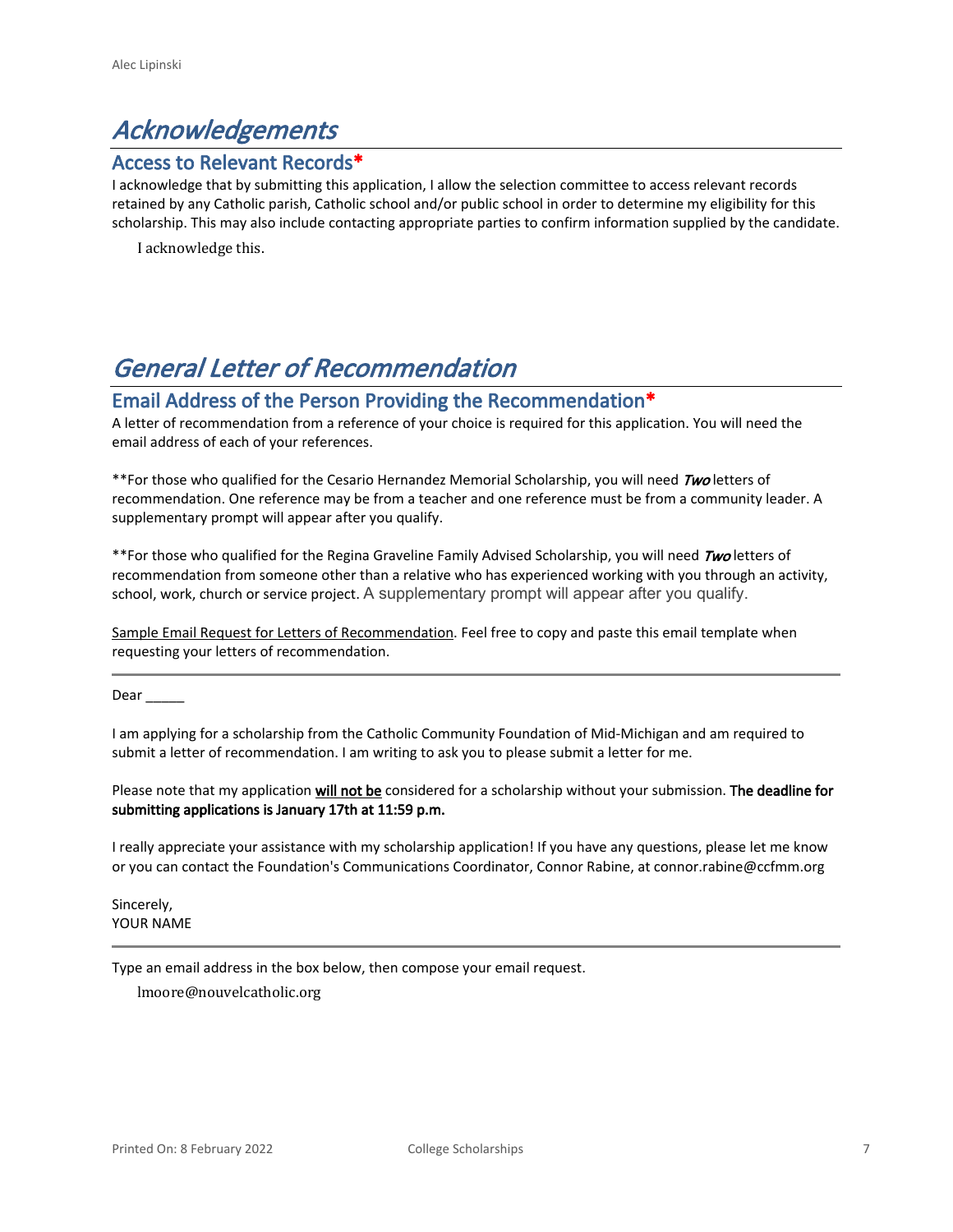### **<sup>2</sup> Thank you or providing a letter of recommendation, please upload it in PDF format below.\***

Alec Lipinski Catholic Community Foundation.pdf

## *Transcript Request*

#### **Transcript Request\***

Please email your high school Guidance Counselor to request an electronic upload of your high school transcript.

Sample Email Request for High School Transcript. Feel free to copy and paste this email template for your high school Guidance Counselor.

Dear  $\qquad$ 

I am applying for a scholarship from the Catholic Community Foundation of Mid-Michigan Scholarship and am required to submit my high school transcript. I am writing to ask you to please upload and submit this for me.

#### **The deadline for submitting transcripts is Wednesday, June 15th, 2022 at 11:59 p.m.**

I really appreciate your assistance with my scholarship application! If you have any questions, please let me know, or you can contact the Foundation's Communications Coordinator, Connor Rabine, at connor.rabine@ccfmm.org.

Sincerely, YOUR NAME

Enter the email address of your High School Guidance Counselor in the space below and then compose your email.

kboros@nouvelcatholic.org

### **Transcript\***

Please upload the applicant's official transcript below.

Alec transcript.pdf

### $\mathbf{B}^*$  **ACT/SAT Scores\***

Please enter the applicant's ACT and SAT score below if applicable.

1250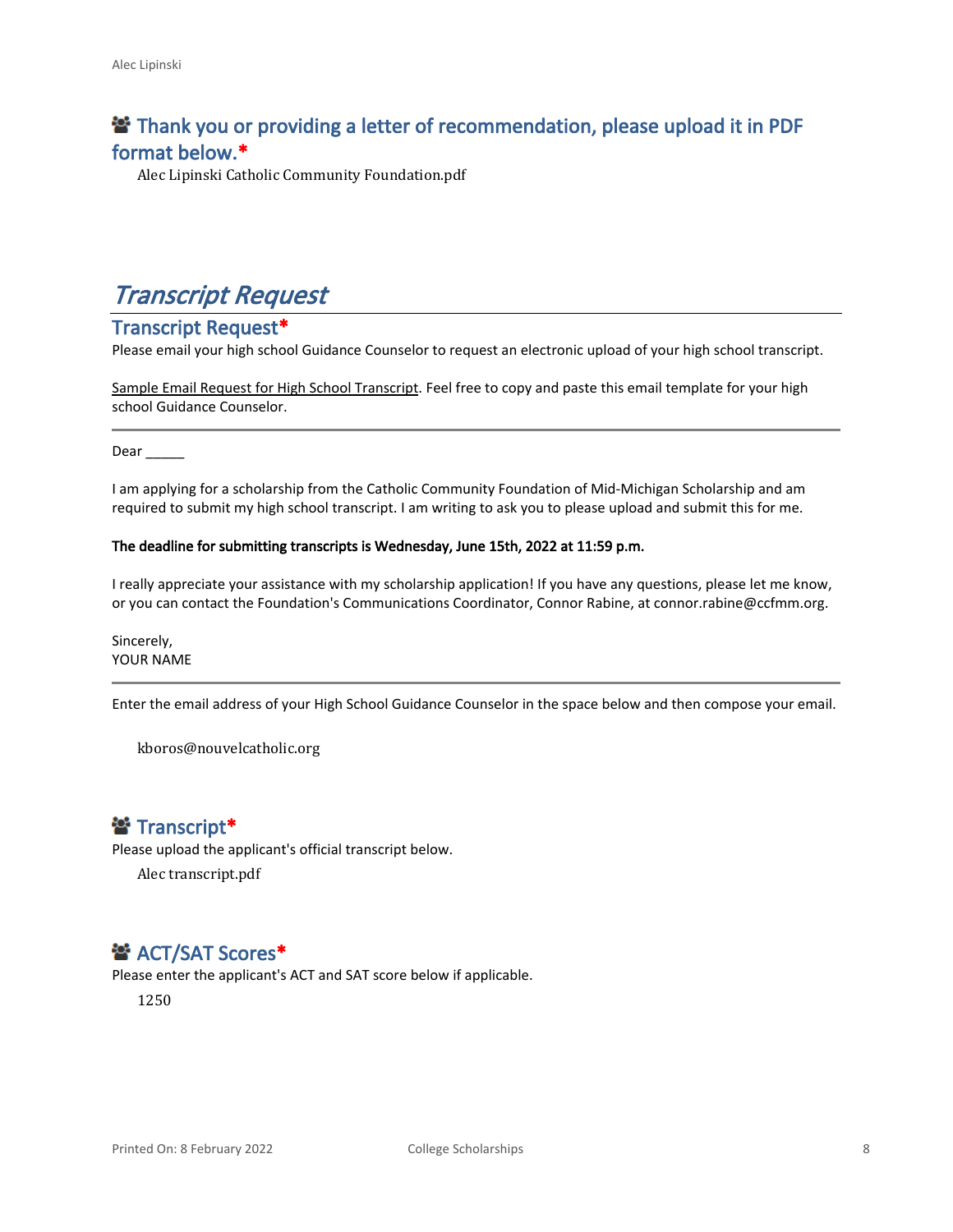# File Attachment Summary

## *Applicant File Uploads*

- Alec Lipinski Catholic Community Foundation.pdf
- Alec transcript.pdf
- SAJ\_6700.jpg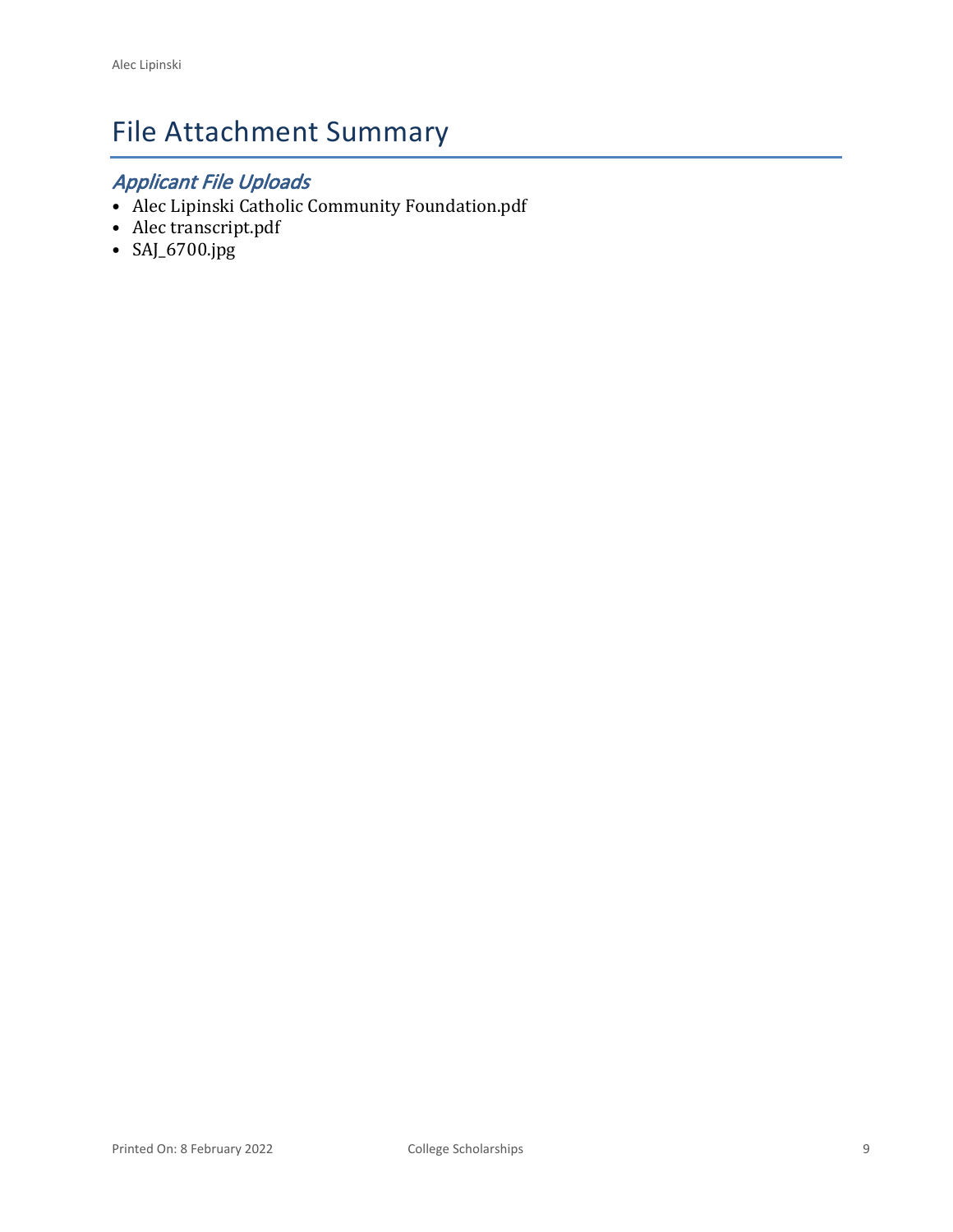January 4, 2022

#### To Whom It May Concern,

I am writing to recommend Alec Lipinski as candidate for scholarships offered by the Catholic Community Foundation of MidMichigan. I have known Alec for over 3 years as his math and science teacher at Nouvel Catholic Central High School. During his freshman year, Alec was a student in my Honors Geometry class. Now that he is a senior, I have the privilege to teach him again in both AP Calculus AB and AP Physics C Mechanics. I have observed Alec both in the classroom and in extra-curricular settings. In all my encounters with Alec, he has proven himself to be intelligent, conscientious, and creative.

Alec is an excellent student. He listens and thinks and ask questions. He pays attention to detail and takes pride in his work. He doesn't just strive for the grade but also for full understand of the material. His curiosity and his intellect make him one of the top academic achievers in his class. I have seen him persist through difficult problems and recover easily from setbacks. Academically, Alec is most certainly prepared to continue his learning at even the most rigorous college. Alec's academic excellence, however, is not the only factor that makes him an excellent candidate for the Leading Scholar Award. What really sets Alec apart is his talent in the arts. Alec is a gifted musician who plays piano, saxophone and composes music. He also has been recognized for his visual arts. I have seen Alec use his creative instincts to inspire his problemsolving. He is the student who will come up with a unique solution to a difficult math problem and cause his peers to look at things in a new way. He thrives in situations like Science Olympiad where students must think outside the box to be successful. His interests in engineering are well-suited for his creative and technical mind. In addition to interest in math, science, and the arts, Alec is also involved in boy scouts, sports, and community service. His is clearly a well-rounded and mature young man able to well manage his time and commitments.

If you are looking to honor a academically gifted student with a wide range of talents, Alec Lipinski makes an excellent candidate. Alec will be an outstanding asset to your freshman class. He will work well with other students bringing his outstanding intellect, creativity, and curiosity to share. He is exactly the kind of student worthy of by the Catholic Community Foundation. If I can provide any further insight please contact me at lmoore@nouvelcatholic.org.

Sincerely, Lisa L. Moore Math and Physics Teacher Nouvel Catholic Central High School Saginaw, Michigan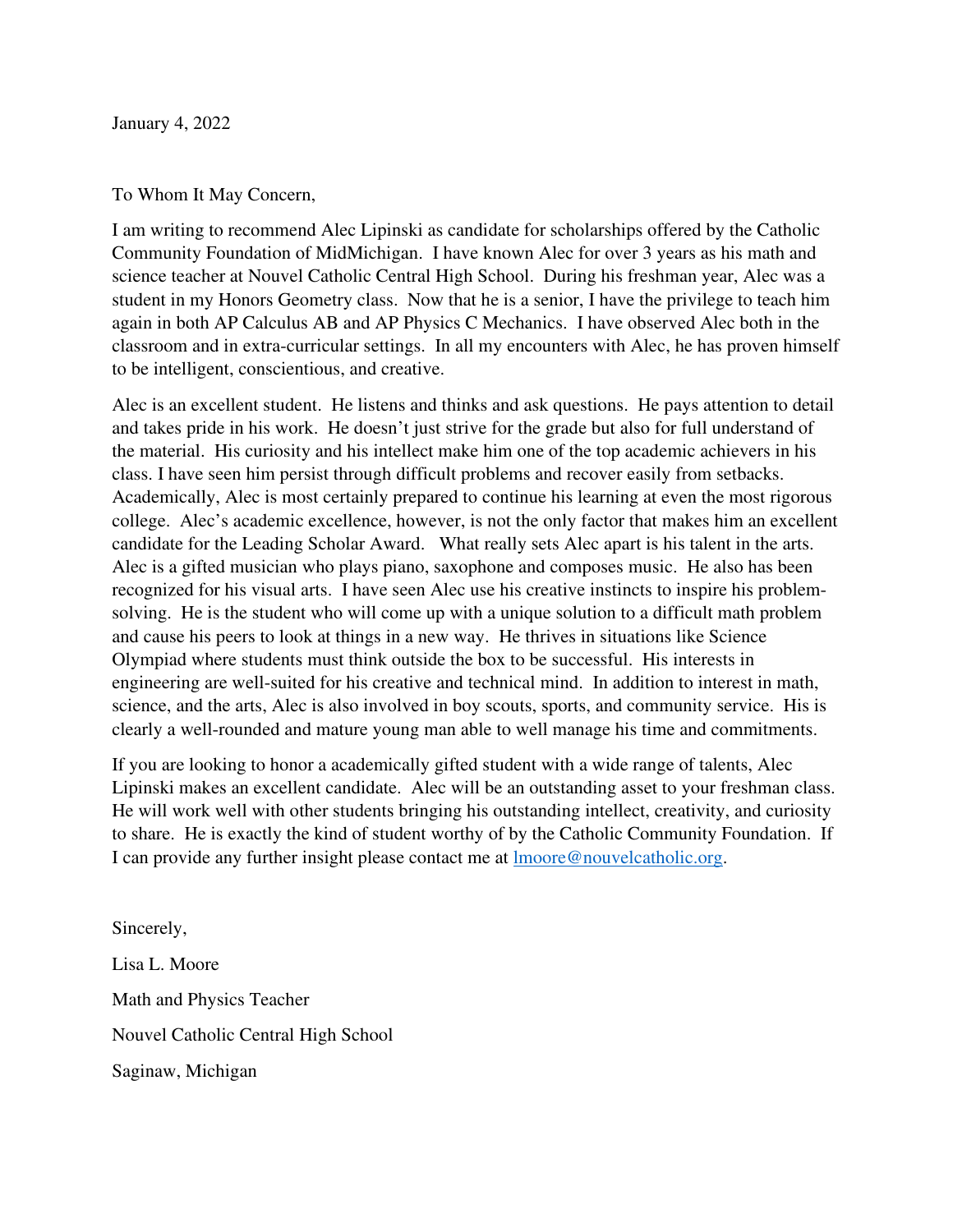**Name:** Alec Lipinski **Address:** 6565 Vista Drive

**Phone:** (989) 274-2192

Gender: MALE

### Date Printed: 01/03/2022 **Nouvel Catholic Central High School** Page 1 of 2 **2555 Wieneke Rd. Saginaw, MI 48603**

**(989) 791-4330**

**Graduation Year: 2022** 

**Graduation Date:**?

**Entered:** 08/27/2018

**Withdrew:** 

*We are Nouvel Catholic Central, called by Christ to learn, love and lead... courageously.*

| Grade 9                          |                  |                 |                          |                |                |
|----------------------------------|------------------|-----------------|--------------------------|----------------|----------------|
| Course                           | <b>Subject</b>   | To Be<br>Earned | Earned<br><b>Credits</b> | S <sub>1</sub> | S <sub>2</sub> |
| <b>Jesus Christ in Scripture</b> | Theology         |                 | 0.500                    | $A+$           |                |
| Who Is Jesus Christ?             | Theology         |                 | 0.500                    |                | $A+$           |
| H English I                      | English          |                 | 0.500                    | A              |                |
| English I<br>H                   | English          |                 | 0.500                    |                | A              |
| <b>H</b> Geometry                | Math             |                 | 0.500                    | $A+$           |                |
| <b>H</b> Geometry                | Math             |                 | 0.500                    |                | A              |
| <b>H</b> Biology                 | Science          |                 | 0.500                    | $A+$           |                |
| H Biology                        | Science          |                 | 0.500                    |                | $A+$           |
| H Am. History &                  | Social           |                 | 0.500                    | $A+$           |                |
| Geography                        | <b>Studies</b>   |                 |                          |                |                |
| H Am. History &                  | Social           |                 | 0.500                    |                | $A+$           |
| Geography                        | <b>Studies</b>   |                 |                          |                |                |
| Spanish II                       | World            |                 | 0.500                    | $A+$           |                |
|                                  | Language         |                 |                          |                |                |
| Spanish II                       | World            |                 | 0.500                    |                | $A+$           |
|                                  | Language         |                 |                          |                |                |
| <b>Art Fundamentals</b>          | <b>Fine Arts</b> |                 | 0.500                    | $\overline{A}$ |                |
| <b>Phys Ed Humanities</b>        | Phy Ed           |                 | 0.500                    |                | $A+$           |
| Algebra I                        | Math             |                 | 0.500                    | $A+$           |                |
| Algebra I                        | Math             |                 | 0.500                    |                | $A+$           |
|                                  |                  |                 | 8.000                    |                |                |

| Grade 11 |  |
|----------|--|
|----------|--|

| Course                                  | <b>Subject</b>   | To Be<br>Earned | Earned<br><b>Credits</b> | S1    | S2   |
|-----------------------------------------|------------------|-----------------|--------------------------|-------|------|
| Sacraments                              | Theology         |                 | 0.500                    | $A+$  |      |
| Ecumenical/ Interfaith<br><b>Issues</b> | Theology         |                 | 0.500                    |       | A+   |
| H English III                           | English          |                 | 0.500                    | $A+$  |      |
| H English III                           | English          |                 | 0.500                    |       | $A+$ |
| H. Analysis of Function                 | Math             |                 | 0.500                    | A     |      |
| H. Analysis of Function                 | Math             |                 | 0.500                    |       | А-   |
| H Anatomy & Physiology                  | <b>Science</b>   |                 | 0.500                    | $A+$  |      |
| H Anatomy & Physiology                  | Science          |                 | 0.500                    |       | $A+$ |
| H Chem II                               | <b>Science</b>   |                 | 0.500                    | $A -$ |      |
| H Chem II                               | Science          |                 | 0.500                    |       | А    |
| Speech                                  | <b>Fine Arts</b> |                 | 0.500                    | $A+$  |      |
| Art Emphasis                            | Fine Arts        |                 | 0.500                    | A     |      |
| <b>Art Emphasis</b>                     | <b>Fine Arts</b> |                 | 0.500                    |       | A+   |
| <b>Health Education</b>                 | Health           |                 | 0.500<br>7.000           |       | A+   |

| Grade 10                         |                          |                 |                          |                |                |
|----------------------------------|--------------------------|-----------------|--------------------------|----------------|----------------|
| Course                           | Subject                  | To Be<br>Earned | Earned<br><b>Credits</b> | S <sub>1</sub> | S <sub>2</sub> |
| <b>Mission of Jesus Christ</b>   | Theology                 |                 | 0.500                    | $A+$           |                |
| The Church                       | Theology                 |                 | 0.500                    |                | A+             |
| H Eng II Am Lit                  | English                  |                 | 0.500                    | A              |                |
| H Eng II Am Lit                  | English                  |                 | 0.500                    |                | $A+$           |
| H Algebra II                     | Math                     |                 | 0.500                    | A              |                |
| H Algebra II                     | Math                     |                 | 0.500                    |                | Α              |
| H Chem I                         | <b>Science</b>           |                 | 0.500                    | A              |                |
| H Chem I                         | Science                  |                 | 0.500                    |                | A              |
| H World History and<br>Geography | Social<br><b>Studies</b> |                 | 0.500                    | $A+$           |                |
| H World History and<br>Geography | Social<br><b>Studies</b> |                 | 0.500                    |                | $A+$           |
| H Spanish III                    | World<br>Language        |                 | 0.500                    | $A+$           |                |
| H Spanish III                    | World<br>Language        |                 | 0.500                    |                | $A+$           |
| Art II                           | <b>Fine Arts</b>         |                 | 0.500                    | A              |                |
| Art II                           | <b>Fine Arts</b>         |                 | 0.500                    |                | Α              |
|                                  |                          |                 | 7.000                    |                |                |

#### **Grade 12**

| Course                 | <b>Subject</b>           | To Be<br>Earned | Earned<br><b>Credits</b> | S <sub>1</sub> | S <sub>2</sub> |
|------------------------|--------------------------|-----------------|--------------------------|----------------|----------------|
| Life In Christ         | Theology                 | 0.500           |                          |                |                |
| Living the Call        | Theology                 | 0.500           |                          |                |                |
| AP English IV          | English                  | 0.500           |                          |                |                |
| AP English IV          | English                  | 0.500           |                          |                |                |
| <b>AP Calculus AB</b>  | Math                     | 0.500           |                          |                |                |
| AP Calculus AB         | Math                     | 0.500           |                          |                |                |
| <b>AP Physics C</b>    | <b>Science</b>           | 0.500           |                          |                |                |
| AP Physics C           | Science                  | 0.500           |                          |                |                |
| Economics              | Social<br><b>Studies</b> | 0.500           |                          |                |                |
| American Government    | Social<br><b>Studies</b> | 0.500           |                          |                |                |
| <b>Art Emphasis</b>    | <b>Fine Arts</b>         | 0.500           |                          |                |                |
| Art Emphasis           | Fine Arts                | 0.500           |                          |                |                |
| <b>Survey in Music</b> | <b>Fine Arts</b>         | 0.500           |                          |                |                |
| <b>Dual Enrollment</b> | Elective                 |                 |                          |                |                |
|                        |                          | 6.500           |                          |                |                |

**Weighted Cumulative GPA:** 4.364

**Ranking & Total Students:** 10 of 58

**Unweighted Cumulative GPA: 3.986** 



**Credits Required for Graduation:**26.000

**Cumulative Earned Credits:**22.000 **Pending Credits:**6.500

Saginaw, MI 48603 **DOB:** 08/17/2003 **UIC:**6930186561

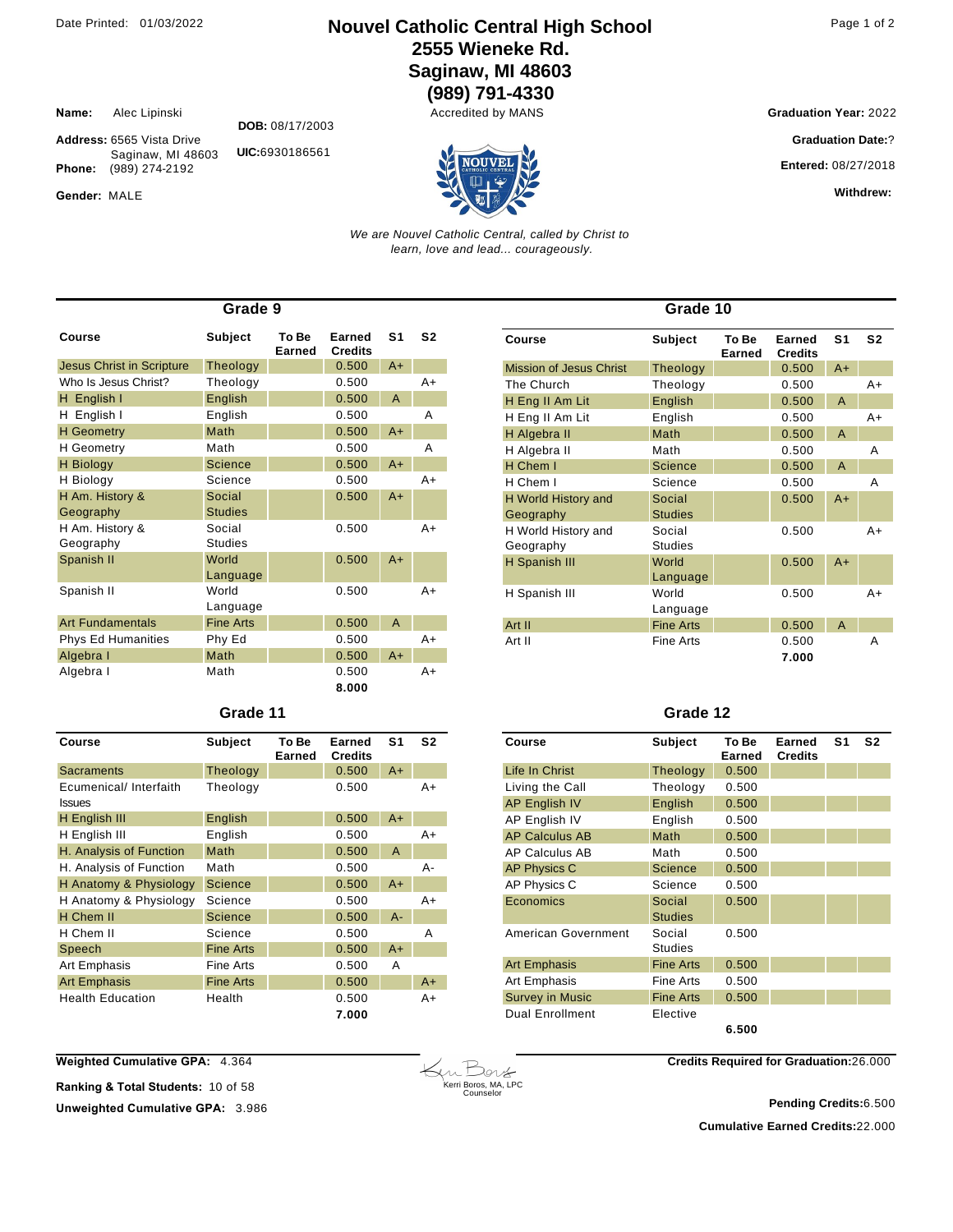### **Nouvel Catholic Central High School Test Score Data**

| Page 2 of 2 |  |  |  |
|-------------|--|--|--|
|-------------|--|--|--|

| <b>Description</b><br>Gr Date Taken<br><b>Section/Row</b><br>Test    |                |
|----------------------------------------------------------------------|----------------|
| <b>Scores</b>                                                        | <b>Scores</b>  |
| AP <sub>C</sub><br><b>AP Chemistry</b><br>11<br>05/07/2021<br>Scores | 2              |
| Section 1                                                            | <b>Scores</b>  |
| PSAT9<br><b>PSAT 8/9</b><br>09 04/09/2019<br>Total                   | 1160           |
| R                                                                    | 31             |
| SCI                                                                  | 30             |
| EOI                                                                  | 12             |
| <b>HOA</b>                                                           | 13             |
| Section 2                                                            | <b>Scores</b>  |
| <b>ERW</b><br>09 04/09/2019                                          | 590            |
| <b>WL</b>                                                            | 28             |
| <b>HSS</b>                                                           | 32             |
| <b>SEC</b>                                                           | 11             |
| <b>PSD</b>                                                           | 13             |
| Section 3                                                            | <b>Scores</b>  |
| <b>MSS</b><br>09 04/09/2019                                          | 570            |
| <b>MTS</b>                                                           | 28.5           |
| <b>WIC</b>                                                           | 12             |
| COE                                                                  | 14             |
| <b>Scores</b>                                                        |                |
| <b>PSATN</b><br>PSAT 11<br>11 01/26/2021<br><b>Total Score</b>       | 1250           |
| Reading/Writing                                                      | 670            |
| Math                                                                 | 580            |
| Selection Index                                                      | 192            |
| Section 1                                                            | <b>Scores</b>  |
| <b>SAT</b><br><b>SAT</b><br>11 04/13/2021<br>Total                   | 1250           |
| R                                                                    | 34             |
| <b>HSS</b>                                                           | 32             |
| <b>EOI</b>                                                           | 13             |
| <b>HOA</b>                                                           | 10             |
| <b>ESR</b>                                                           | 6              |
| <b>Section 2</b>                                                     | <b>Scores</b>  |
| 11 04/13/2021<br><b>ERW</b>                                          | 640            |
| <b>WL</b>                                                            | 30             |
| SCI                                                                  | 34             |
| <b>SEC</b>                                                           | 8              |
| <b>PSD</b>                                                           | 13             |
| <b>ESA</b>                                                           | $\overline{4}$ |
| Section 3                                                            | <b>Scores</b>  |
| <b>MSS</b><br>11 04/13/2021                                          | 610            |
| <b>MTS</b>                                                           | 30.5           |
| <b>WIC</b>                                                           | 13             |
| COE                                                                  |                |
|                                                                      | 12             |
| <b>PAM</b>                                                           | 10             |